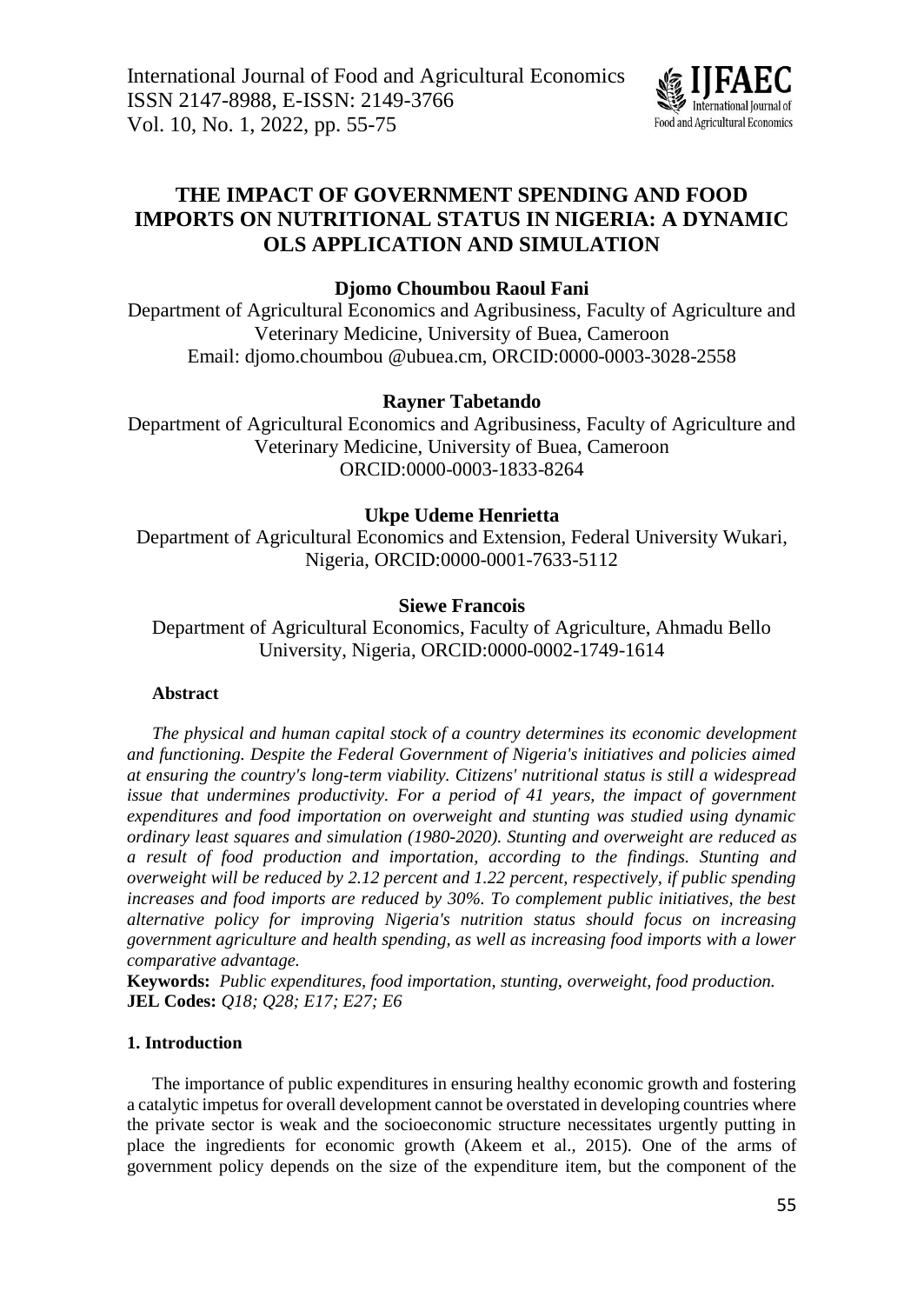### *The Impact of Government Spending and Food…*

expenditure item is a key determinant when it comes to stimulating the economy through public spending. The impact of government intervention will be determined by whether the expenditures were made on productive or consuming activities. As a result, the effectiveness of fiscal policies is crucial in achieving such development objectives. Improvements in realworld areas like agriculture are consequently required to boost food production, create jobs, and drive economic growth as well as rural development. In recent years, Nigerian government spending in all areas, including agriculture has continued to rise over time to be self-sufficient in food production and reduce the country's dependency on importation (Akeem et al., 2015).



**Figure 1. Trend of Public Agricultural Spending in Nigeria**

**Source:** Author's computation

Various administrations have emphasized agriculture as a means of diversifying the economy, and several policies have been developed in this regard. For instance, in 2012, the Agricultural Transformation Agenda (ATA) was introduced to improve farmers' income, increasing food security, creating jobs, and transforming the country into a major player in the food market (Ajani and Igbokwe, 2014; PWC, 2017). Between 2011 and 2014, the ATA is said to have raised agriculture output by 11% to 202.9 million tonnes and lowered the 2014 food import cost by NGN 466 billion (Adeshina, 2015; PWC, 2017). The Central Bank of Nigeria (CBN) established the Anchor Borrowers' Programme (ABP) in 2015 as part of its developmental mission. This was done to reduce the government's high costs associated with the importation of food crops or agricultural goods that can be produced domestically. The CBN has put aside N20 billion for farmers from the N220 billion Micro, Small, and Medium Enterprises Development Fund (MSMEDF) at a single-digit interest rate of 9% as part of the intervention. The program aims to achieve objectives such as job creation, food import reduction, and economic diversification. The program intends to connect over 600,000 smallholder farmers (out-growers) with reputed large-scale processors (off-takers) to boost agricultural output and greatly improve integrated mill capacity utilization (Umeh and Adejo, 2019). The present administration has announced the Agriculture Promotion Policy (APP), which aims to address food shortages and improve output quality. Furthermore, the Economic Recovery and Growth Plan (ERGP) prioritize food security, intending to achieve self-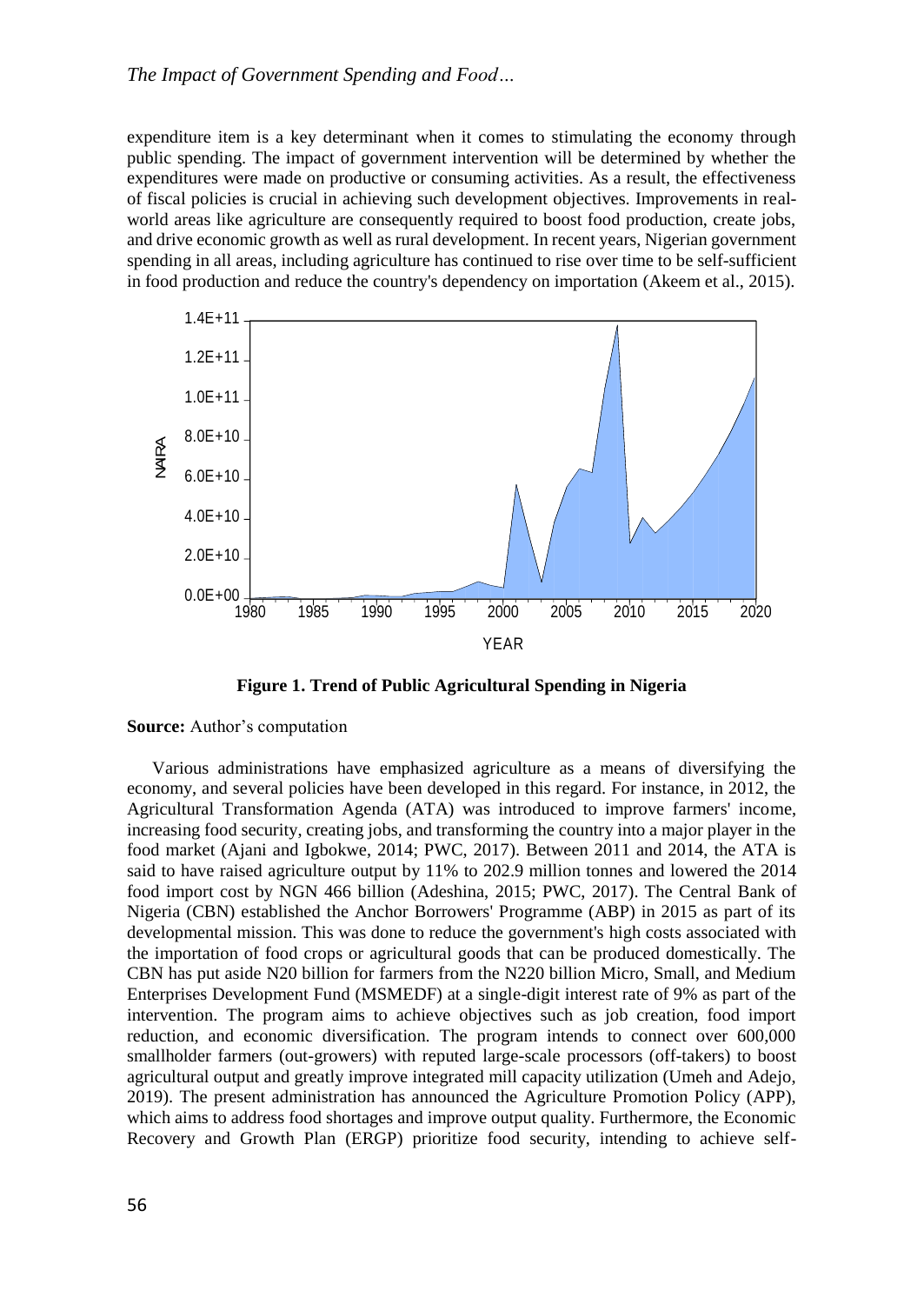

sufficiency in tomato paste, rice, and wheat by 2017/2018, 2019/2020, and 2020/2021, respectively (PWC, 2017).

**Figure 2. Trends of Food Production and Importation Expenditure in Nigeria**

**Source:** Author's computation

Despite these policies, the rise in the number of people who are acutely food insecure during the last five years, attributable mostly to insecurity and large-scale relocation as a result of conflict, economic shocks, and extreme climate change (Maps and Facts, 2020). Food production has been hampered by a lack of agricultural inputs, such as improved seed, fertilizer, insecticides, and livestock feed, while demand has been harmed by the closure of restaurants, factories, schools, and other businesses. Intrastate mobility restrictions have also reduced the availability of labor, particularly in the agriculture sector, which employs a large number of seasonal employees. For the fact that agriculture employs a large section of the rural population, interruptions to these livelihoods are likely to worsen food insecurity. Prices of agricultural commodities and food items, in addition to agricultural inputs, are still volatile. Due to the high demand for agricultural commodities, there has been a noticeable increase in the prices of some food items, including staple foods like maize and cassava, throughout much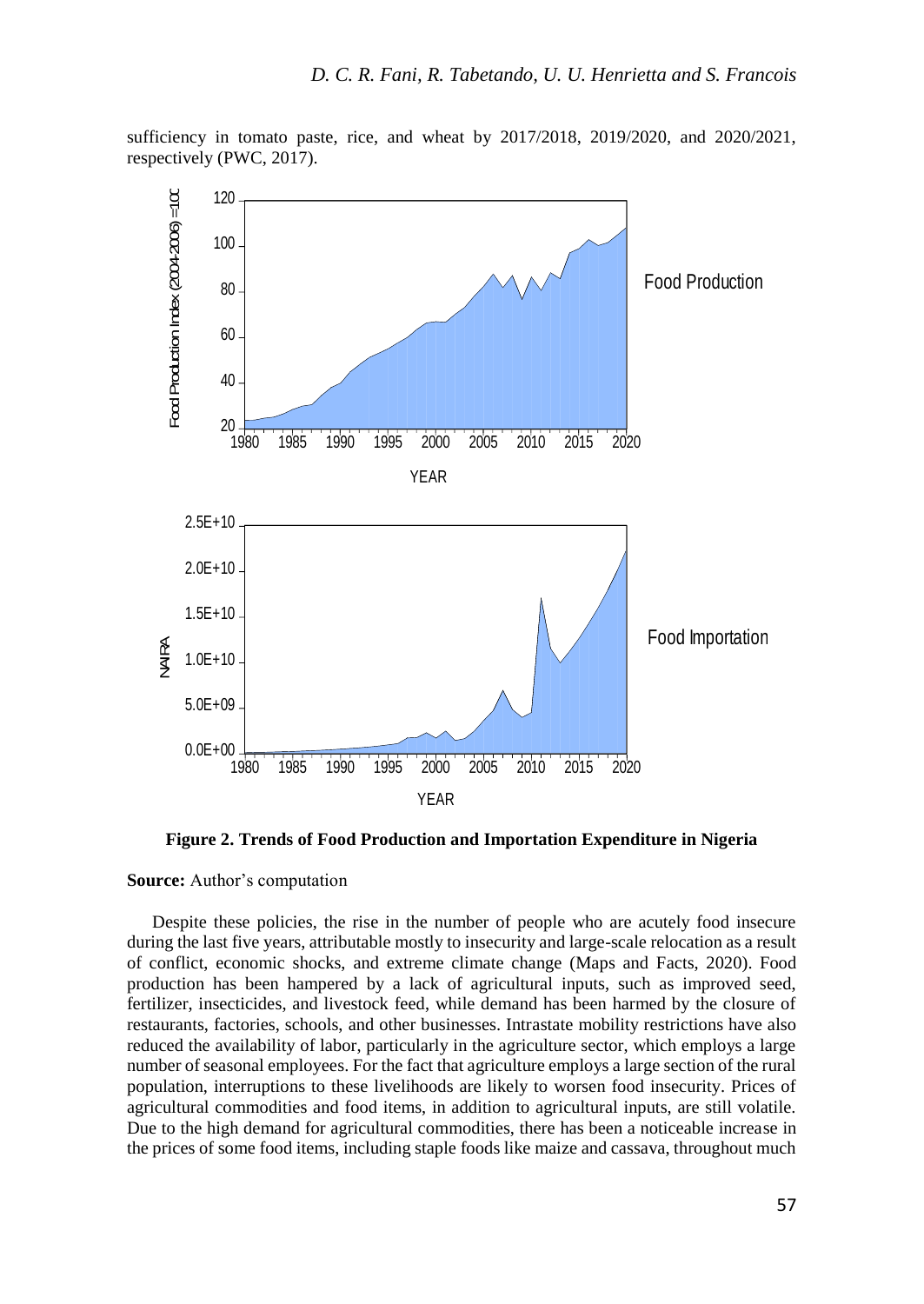of Nigeria, since the adoption of mitigation measures, with implications on household food consumption, food security, and nutrition (FAO, 2020).



**Source:** Author's computation

One of the short-term measures is geared towards food importation in which Nigeria's agricultural commodities and food import bill has averaged over N1 trillion in the last two years. According to the Central Bank of Nigeria (CBN) guide on the program (2015), in 2013 and 2014, food products such as milk, sugar, rice, wheat, and fish accounted for N901 billion (93.5 percent) and N788 billion (88.71 percent) of the total. These figures do not include smugglers' actions. Rice and wheat import bills were anticipated to be N428 billion in 2013 and N307 billion in 2014. These vast sums were spent on things that the country could create locally, resulting in the loss of job possibilities and wealth-generating opportunities. The high importation bill has consequently caused damages among the rural poor and thereby affects their nutrition security given the low purchase power of most citizens within the country.

Nigeria continues to be one of the worst-affected countries in the Sub-Saharan area by malnutrition, with children and women of reproductive age being the most affected. According to the 2018 Nigerian Bureau of Statistics (NBS) Demographic Health Survey, 37% of children under the age of 18 are stunted, 17% are severely stunted, and 7% are wasted. Stunting is a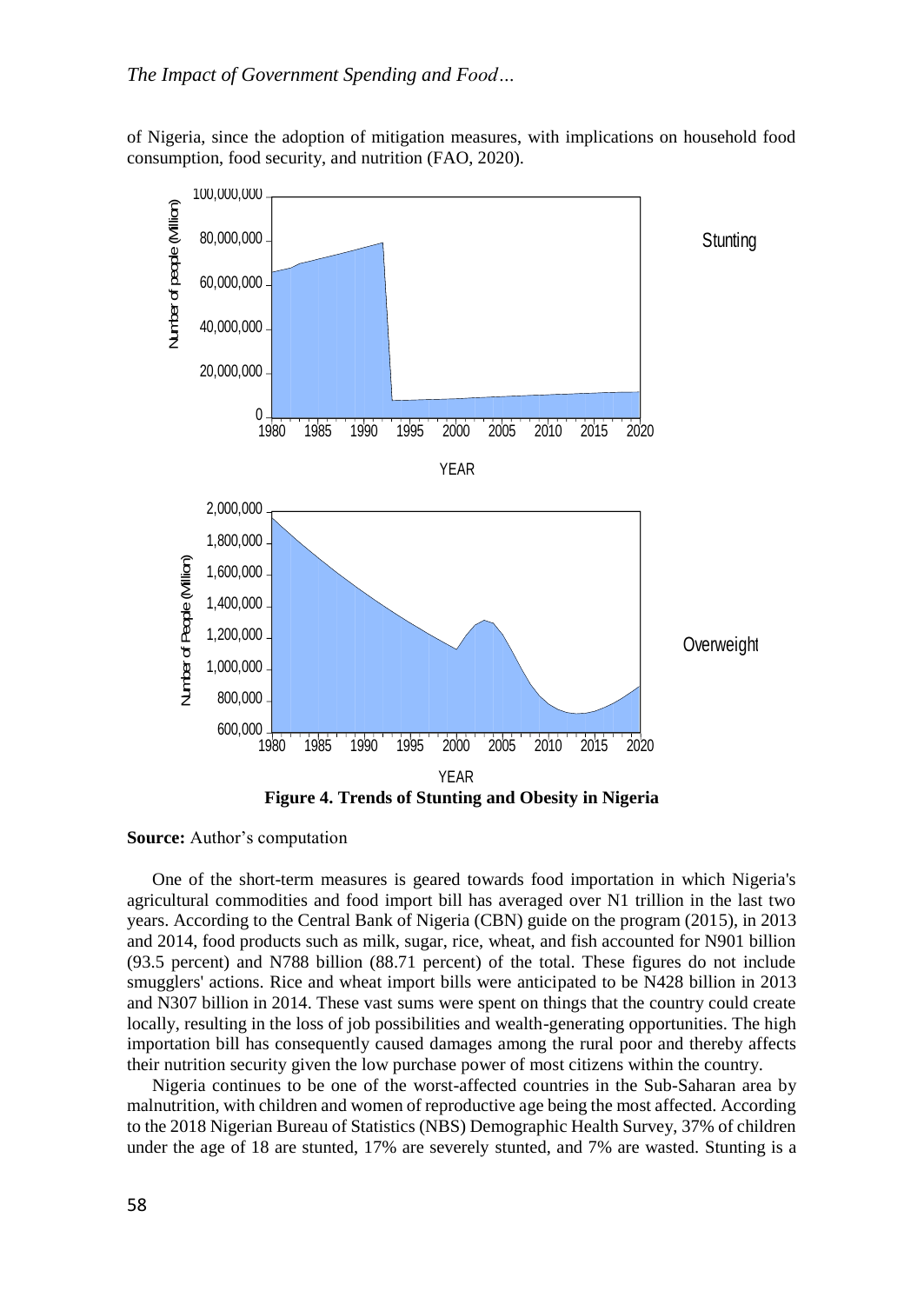symptom of long-term nutritional deficiency and is currently a major public health concern, particularly in poor nations (UNICEF, 2015; Adedeji et al., 2018). Stunting prevalence varies by geopolitical zone in Nigeria, ranging from North-West to the South-East (National Population Commission (NPC) and ICF International, 2014; Adedeji et al., 2018). Stunting has been linked to poor health, reduced cognitive function, poor school performance, and limited economic production in children, and is regarded to be the best measure of overall well-being (De Onis and Branca, 2016; Adedeji et al., 2018). While the prevalence of stunting has decreased from 41% in 2008 to 40% in 2013 (NPC and ICF International, 2014), the prevalence of obesity and overweight in children and adolescents is on the rise, with negative consequences on health status. Overweight is currently afflicting both young and old people from lower socioeconomic backgrounds, and according to a comprehensive analysis of Nigerian-subject surveys, reports, and published articles, the prevalence of overweight and obesity among boys under the age of twenty was 11.8 percent and 5.4 percent in 2013, and 12.3% and 3.2 percent of under 20-year-old girls, respectively (IHME, 2014; Omolu, 2021).

The situation has necessitated that all relevant Ministries, Departments, and Agencies investigate and intervene on the issue of malnutrition in Nigeria. In 2017, it was estimated that the country will require N279, 536 billion Naira (\$912 million) over five years to eradicate malnutrition in all states. Despite this, the budgetary allocation for health remains low, falling far short of the World Health Organization's recommendation of 15%, and spending on nutrition falls far short of the National Strategic Plan of Action, which assumes the Federal Government will provide ten million dollars annually (Pulitzer center, 2020). Only 2.3 billion nairas (\$5.9 million) were dedicated to nutrition in the national budget between 2017 and 2018. According to the World Bank, 66 million schoolchildren go to school every day hungry. About 2 million children in Nigeria are malnourished, and the country has the world's second-highest rate of stunted growth. The school feeding program was created in response to this situation to reduce the percentage. Over 8.6 million Nigerian children have benefited from the initiative, which aims to provide food for children, particularly the required dietary consumption (Pulitzer center, 2020).



**Source:** Author's computation

**Figure 3. Trend of Public Health Expenditure in Nigeria**

Despite the various research that has been carried out on stunting (Akombi et al., 2017; Adedji et al., 2018; Tull, 2019 and Imam et al., 2021), and overweight (Ene-Obong et al., 2012; Oparaocha, 2018; Omolulu, 2021 and Adeloye et al., 2021) in developing countries in general,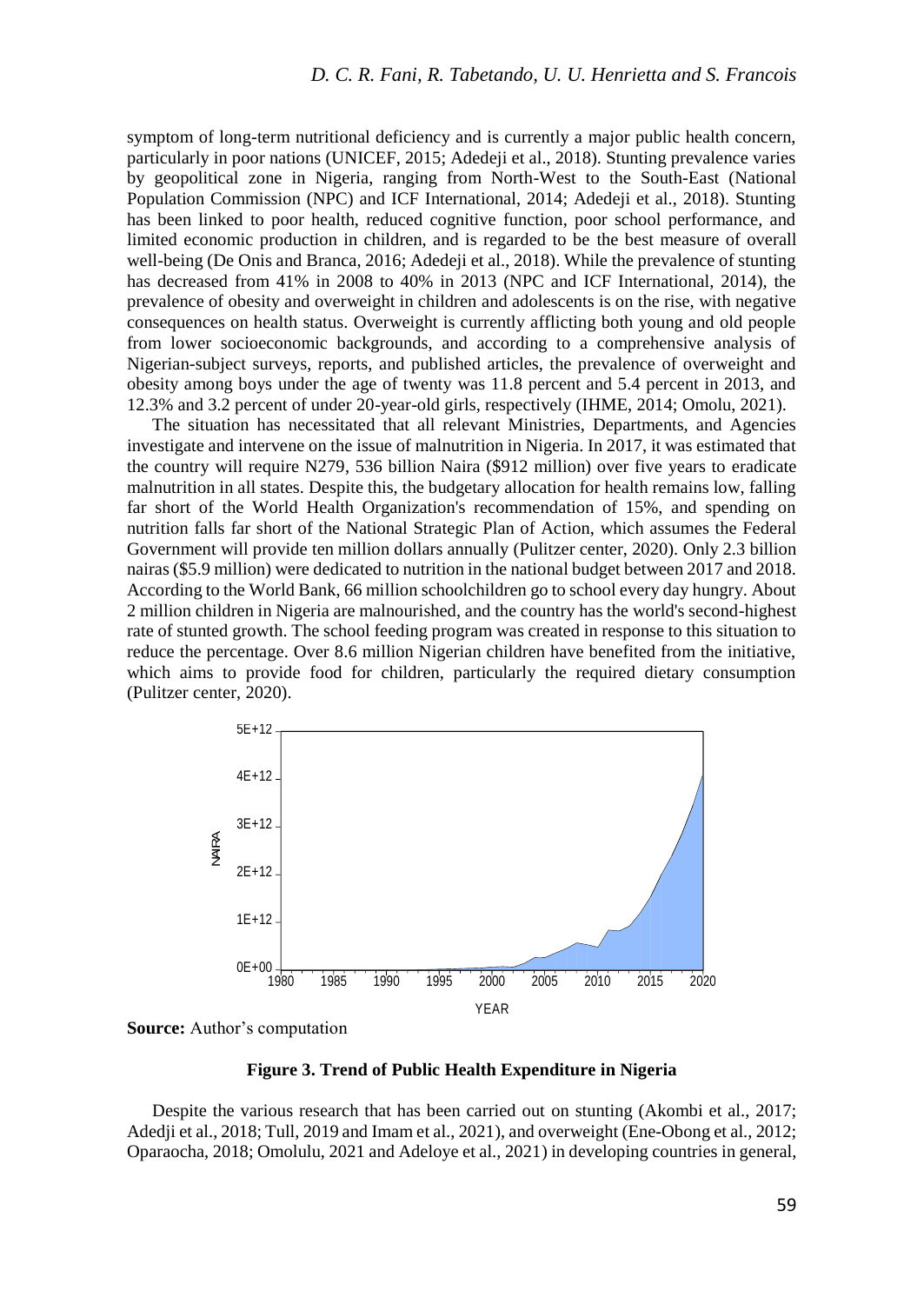and Nigeria in particular. These previous researches dealt mostly with determinants of stunting and overweight and have mostly been done at cross-sectional study level using nutritional intake assessment, nutritional status assessment, or nutritional anthropometry without emphasis on assessing the extent to which government policies could impact on nutrition status at country or aggregate level through fiscal policy measures. Also, these studies used demographic health surveillance systems or nutrition surveys, and have found that age, gender, marital and socioeconomic statuses, occupation, urban residence, dietary intake, and physical activity are all linked to overweight and stunting. Therefore, it is vital to constantly analyze the dynamic shifts in the underlying causes of stunting and overweight, especially in countries where there are economic and political instabilities that influence consumption patterns. Given that stunting and overweight constitute a battlement in achieving the sustainable development goal, these study hypotheses whether changes in public sector expenditures and food importation are consistent with the trends patterns of stunting and overweight or otherwise in Nigeria? This study adds to the body of knowledge by studying the links between government subsector spending, food importation, stunting, and overweight to determine the impact of government food policy on non-communicable illnesses. The outcome of this study will enable us to understand the extent to which the complementary action between public sector expenditures through local food production and food importation could decrease stunting and overweight that will serve as a baseline for prediction and policy intervention in the long run. This study will also enlighten on the necessity to plan in regulating food policy through intervening sectors given the future trends of stunting and overweight in Nigeria.

#### **2. Material and Method**

#### **2.1 Data Sources**

Annual time series data covering a period of 41 years (1980-2020) were obtained from secondary sources. Specifically, data on overweight and stunting were obtained from the UNICEF website; data on food production index were obtained from the FAO website; data on public agriculture and health expenditures, and food importation were obtained from World Bank database indicator.

#### **2.2 Conceptual Framework and Estimation Technique**

The Stock-Watson Dynamic Ordinary Least Squares (DOLS) model was used to achieve the paper's major objective, which was to assess the impact of government spending and food imports on children's nutritional levels. However, our maintained hypothesis was that the relationship can be formulated as:

$$
\ln Y_t = \alpha_0 + \alpha_1 x_{1t} + \alpha_2 x_{2t} + \alpha_3 x_{3t} + \alpha_4 x_{4t} + u_t
$$
\n(1)

where  $\ln =$  Natural logarithm;  $Y_t =$  Vector of nutritional status (Stunting or Overweight),  $x_{1i}$  = Food production;

 $x_{2i}$  = Public Agriculture expenditure;  $x_{3i}$  = Food importation;  $x_{4i}$  = Public Health expenditure;  $A = \pi r^2$   $\mu_i =$  Random error;  $\alpha_0 =$ Intercept term;  $\alpha_1 \cdots \alpha_4$  are the slope coefficients. But in modeling the relationship between time series as in (1), it is common knowledge that careful attention should be given as touching the properties of the time series. Equation (1) will only make sense if the time series are integrated of order 0 (Camacho-Gutiérrez, 2010). In other words, evaluating whether or not the time series are stationary will help choose the type of analysis to conduct. So, our first step in examining equation (1) was to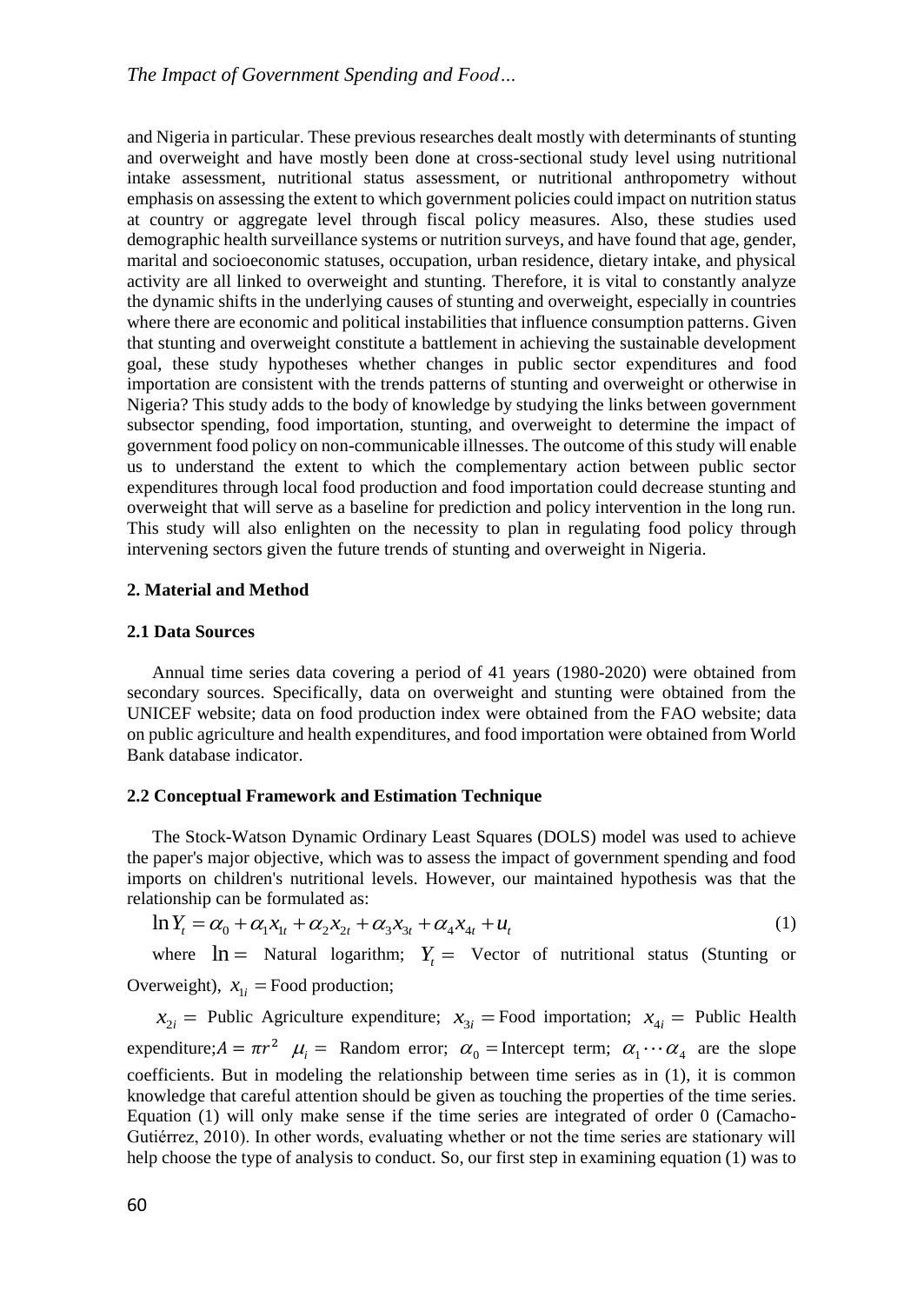conduct a unit root test of both the dependent and independent variables in (1). This is because, in the presence of the unit root in the time series, equation (1) will be spurious (Yule, 1926; Gujarati, 2004). There are several unit root tests in the literature, but this paper considered the augmented dickey-Fuller (ADF) test, which is quite common. The following equations were used to test for the presence of a unit root in the time series under different assumptions:

$$
\Delta \ln Y_t = \beta_1 + \delta \ln Y_{t-1} + \sum_{p=1}^P \phi_{1p} \Delta \ln Y_{t-p} + \varepsilon_{Yt}, \quad t = 1, ..., T
$$
\n
$$
\Delta \ln Y_t = \beta_1 + \beta_2 t + \delta \ln Y_{t-1} + \sum_{p=1}^P \phi_{1p} \Delta \ln Y_{t-p} + \varepsilon_{Yt}, \quad t = 1, ..., T
$$
\n(3)

$$
\Delta \ln Y_{t} = \beta_{1} + \beta_{2} t + \delta \ln Y_{t-1} + \sum_{p=1}^{P} \phi_{1p} \Delta \ln Y_{t-p} + \varepsilon_{Yt}, \quad t = 1,...,T
$$
\n
$$
\Delta x_{kt} = \beta_{k} + \delta_{k} x_{kt-1} + \sum_{p=1}^{P} \phi_{kp} \Delta x_{kt-p} + \varepsilon_{x_{k}t}, \quad t = 1,...,T
$$
\n(4)

$$
\Delta x_{kt} = \beta_k + \delta_k x_{kt-1} + \sum_{p=1}^P \phi_{kp} \Delta x_{kt-p} + \varepsilon_{x_k t}, \quad t = 1, ..., T
$$
\n
$$
\Delta x_{kt} = \beta_k + \beta_{2k} t + \delta_k x_{kt-1} + \sum_{p=1}^P \phi_{kp} \Delta x_{kt-p} + \varepsilon_{x_k t}, \quad t = 1, ..., T
$$
\n(4)

$$
\Delta x_{kt} = \beta_k + \beta_{2k} t + \delta_k x_{kt-1} + \sum_{p=1}^P \phi_{kp} \Delta x_{kt-p} + \varepsilon_{x_k t}, \quad t = 1, ..., T
$$
 (5)

$$
\Delta Y_t = \Delta Y_t - \Delta Y_{t-1}
$$
  

$$
\Delta Y_{t-p} = \Delta Y -_{t-p} - \Delta Y_{t-p-1}
$$

where the different variables are:  $\Delta Y_t = \Delta Y_t - \Delta Y_{t-1}$ ,  $\Delta Y_{t-p} = \Delta Y - t-p - \Delta Y_{t-p-1}$ ,  $\Delta A =$  $\Delta X_{kt} = X_{kt} - X_{kt-1}$  and  $\Delta x_{kt-p} = x_{kt-p} - x_{kt-p-1}$  with  $k = 1, 2, 3, 4$ ;  $y_{t-p}$  and  $x_{kt-p}$  are the lagged values of  $y_t$ ,  $x_{kt}$  and, respectively;  $t =$  time or trend variable;  $\Sigma =$  summation operator;  $\Delta =$  first-difference operator;  $\varepsilon_{Y_t}$  and  $\varepsilon_{X_t}$  are pure white noise error terms;  $\beta_1$ and  $\beta_k$  are the drift parameters;  $\beta_2$  and  $\beta_2$  are the trend parameters;  $P$  = the optimal number of lagged terms. Note that  $\sum_{p=1}^{\infty} \phi_1$  $\sum_{p=1}^P \phi_{1p} \Delta Y_{t-p}$  and  $\sum_{p=1}^P$ *P*  $\sum_{p=1}^{P} \phi_{kp} \Delta x_{kt-p}$  are the augmented terms introduced to ensur  $\varepsilon_{Y_t}$   $\varepsilon_{X_k t}$  e that and are serially and mutually uncorrelated. Consequently, the number of lagged terms was chosen empirically via the time series' correlogram with this notion in mind.

The null hypothesis in (2) through (5) is that  $\delta_1 = \delta_k = 0$  that is there is a unit root or that the time series under consideration are non-stationary. Assuming that the null hypothesis is not rejected, the implication is that the time series are non-stationary in which case the regressions in (1) will be spurious, otherwise they will be said to be stationary or integrated of order 0 whereby an OLS estimator could be used in estimating equation (1). Differently put, if all the parameters in (2) through (5) are different from zero, it can be said that  $Y_t$ ,  $X_{kt}$  and are random walk with drift according to (2) and (4), but random walk with drift around a stochastic trend according to (3) and (5), respectively (Gujarati, 2004). Note that the estimated *t*-value of the coefficient of  $Y_{t-1}$  in (2) through (5) follows the tau ( $\tau$ ) statistic (Fuller, 1976; Dickey and Fuller, 1979). The critical values of the tau statistic are extensively provided by Mackinnon (1991). If we can assume that all the series in (1) are integrated of order 1, the DOLS estimator instead of the OLS estimator becomes the most appropriate estimator. But with the proper transformation of the equation following Stock and Watson (1983), the OLS can still be used. The OLS with the specification by Stock *et al.* (1983) is what is being referred to as the Stock-Watson DOLS model. Here, the model was specified as

$$
\ln Y_{t} = \theta_{0} + \theta X + \sum_{j=-q}^{p} \psi X_{t-j} + u_{t}
$$
\n(6)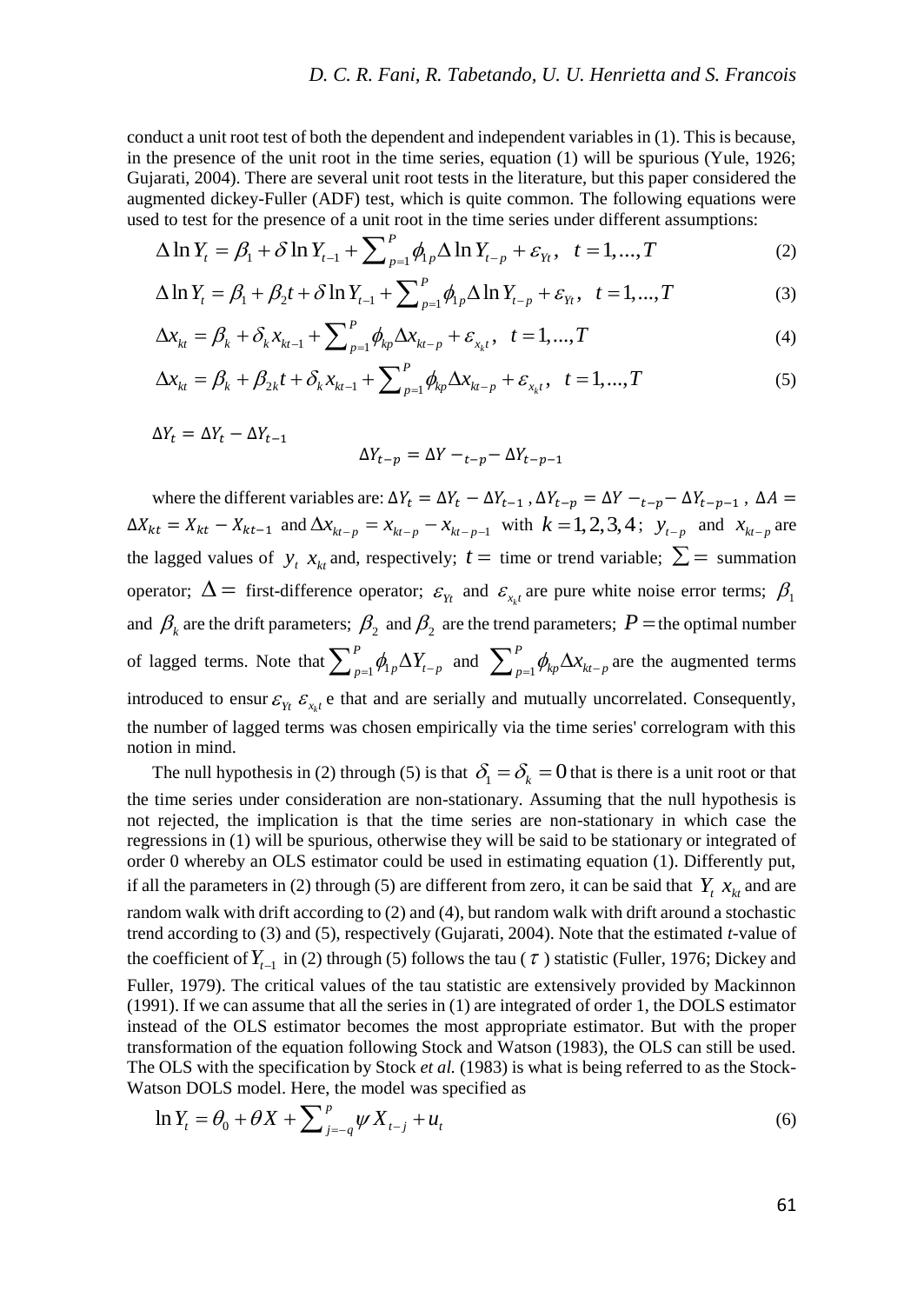where X is a vector of four regressors as earlier defined;  $X_{t-j}$  is the matrix of leads and lagged terms of  $X$  ;  $q$  and  $p$  are the optimal lead and lagged terms of  $X$  selected based on the Akaike Information Criterion (AIC);  $u_t$  = white noise error term;  $\theta_0$  = constant term;  $\theta$  = cointegrating vector, which represents the long-run cumulative multipliers. It is also referred to as the long-run effect of a change in  $X \ln Y_t$  on. More explicitly, equation (6) was estimated as:

$$
\ln Y_{1t} = \theta_0 + \theta_1 x_{1t} + \theta_2 x_{2t} + \theta_3 x_{3t} + \theta_4 x_{4t} + \sum_{j=-q}^{p} \psi_{1j} x_{1t-j} + \sum_{j=-q}^{p} \psi_{2j} x_{2t-j} + \sum_{j=-q}^{p} \psi_{3j} x_{3t-j} + \sum_{j=-q}^{p} \psi_{2j} x_{4t-j} + u_t
$$
\n(7)

Where the dependent variable  $Y_t$  is a vector of two variables namely measurement of children's stunting and obesity level. To validate the model, the error term was subjected to an ADF test where the rejection of the null hypothesis would imply that the error term is stationary thereby indicating that the DOLS estimator is consistent and that model (7) is not spurious. In other words, equation (7) depicts the long-run relationship between government spending and the independent variables.

#### **3. Results and Discussion**

Table 1 summarizes the results of unit root tests performed on the primary and differential ADFs. The results show that not all the variables studied are based on the level, but on the first difference at the significance levels of 1% and 5%. As a result of checking the table, it is clear that all variables with initial differences are stationary and therefore are classified in the process I (1).

| Variables           | <b>ADF Results</b> |             |                     |              |              |  |
|---------------------|--------------------|-------------|---------------------|--------------|--------------|--|
|                     | At level           |             | At First difference |              | The decision |  |
|                     | t-statistic        | probability | t-statistic         | probability  | I(1)         |  |
|                     |                    |             |                     |              |              |  |
| Stunting            | $-1.551221$        | 0.4977      | $-6.233338$         | $0.0000$ *** | I(1)         |  |
| Overweight          | $-2.126903$        | 0.2357      | $-2.054493$         | $0.0397**$   | I(1)         |  |
| Public agricultural |                    |             |                     |              | I(1)         |  |
| spending            | $-2.126903$        | 0.2357      | $-7.158218$         | $0.0000$ *** |              |  |
| Public health       |                    |             |                     |              | I(1)         |  |
| expenditure         | $-0.701925$        | 0.8348      | $-6.798692$         | $0.0000***$  |              |  |
| Food importation    | $-0.665743$        | 0.8438      | $-6.117395$         | $0.0001***$  | I(1)         |  |
| Food production     | $-1.678630$        | 0.7412      | $-3.307601$         | $0.0804*$    | I(1)         |  |

**Table 1. Unit Root Test (ADF TEST)**

**Note**: \*\*\*, \*\* and \* indicate stationary at 1%, 5% and 10% level of significance respectively

## **3.1 Impact of Government Spending and Food Importation on Nutritional Status in Nigeria**

The impact of government spending and food imports on nutritional status in Nigeria is presented in table 2. The nutritional status in this study is focused on overweight and stunting. For the overweight equation, results show that food importation and food production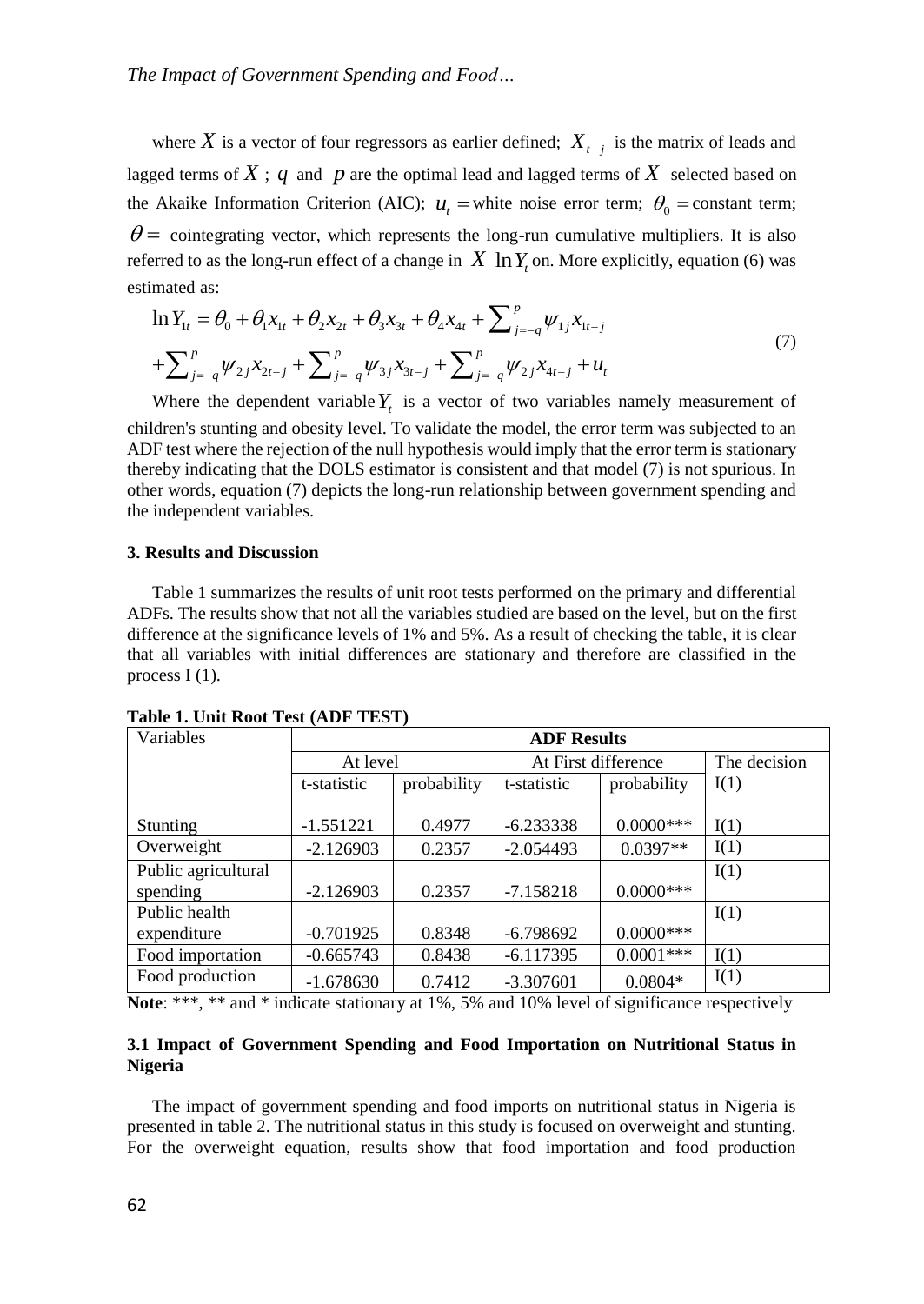significantly affect overweight at a 1% level of probability. Specifically, the coefficients of food importation and food production are negative and significant. This result implies that a unit increase in food importation and food production will lead to a decrease in overweight by the values of their estimated coefficients. Food production can meet many nutritional goals by providing people with access to diverse, safe, nutritious, and affordable diets. This could explain the link between overweight and food production (Htenas and Hoberg, 2018). The link between food importation and overweight implies that a unit increase in food imports will result in a reduction in overweight. The reason is that access to healthy, local foods is becoming increasingly difficult in many countries and are accompanied by trade. Changes in agricultural and fishery policies to promote imports and trade are strongly associated with dietary changes and non-communicable diseases (NCDs) in some poor middle-income countries (Thow et al., 2011; Snowdon and Thow, 2013). In contrast, the link between food production and overweight is contrary with the findings of Mejía et al. (2018), who found that over the past 40 years, increased production and consumption of the Western diet, mainly refined sugars and grains, has been associated with negative effects on human health around the world, a surprising increase in diseases such as diabetes, overweight and obesity. However, the coefficients of public agriculture and health expenditures are not significant. Therefore, they have no significant impact on overweight.

| <b>Variables</b>                  | Overweight     |                | <b>Stunting</b> |                |  |
|-----------------------------------|----------------|----------------|-----------------|----------------|--|
|                                   | Coefficient    | <b>P-Value</b> | Coefficient     | <b>P-Value</b> |  |
| Public agriculture<br>expenditure | 1.04E-12       | 0.5059         | 2.79E-11***     | 0.0041         |  |
| Public health expenditure         | 2.59E-13       | 0.1859         |                 | 0.2184         |  |
| Food importation                  | $-7.77E-11***$ | 0.0005         | $2.45E-10**$    | 0.0314         |  |
| Food production                   | $-0.007112***$ | 0.0025         | $-0.086083***$  | 0.0000         |  |
| Constant                          | 14.53449       | 0.0000         | 20.19876        | 0.0000         |  |
| R-squared                         | 0.969154       |                | 0.869618        |                |  |
| Adj. R-squared                    | 0.945652       |                | 0.770279        |                |  |
| S.E. of Regression                | 0.070095       |                | 0.445330        |                |  |
| Durbin-Watson stat                | 0.999278       |                | 1.306115        |                |  |
| Mean dependent var                | 13.95823       |                | 16.69556        |                |  |
| S.D. dependent var                | 0.300675       |                | 0.929140        |                |  |
| Sum squared resid                 | 0.103180       |                | 4.164688        |                |  |
| Long-run variance                 | 0.008679       |                | 0.276139        |                |  |

**Table 2. Impact of Government Spending and Food Imports on Nutritional Status in Nigeria**

**Note:** \*\*\* and \*\* are significant at 1% and 5% respectively

For the stunting equation, the coefficients of food production; public agriculture expenditure, and food importation significantly affects stunting at 1% and 5% respectively. Specifically, a unit increase in public agriculture expenditure and food importation will increase stunting by the values of their estimated coefficients. In contrast, a unit increase in food production will decrease stunting by the value of its estimated coefficient. The findings on the relationship between public agriculture spending and stunting are consistent with the findings of Weatherspoon et al. (2019) who suggested that agricultural policy in Sub-Sahara Africa can subsidize the diets of the poor by incentivizing families to sell high-quality, nutrient-rich foods such as fruits and vegetables to more nutritious foods. Similarly, the result of the relationship between food importation and stunting could be explained by the fact that food imports are linked to food prices, and if food prices rise further and food quality is no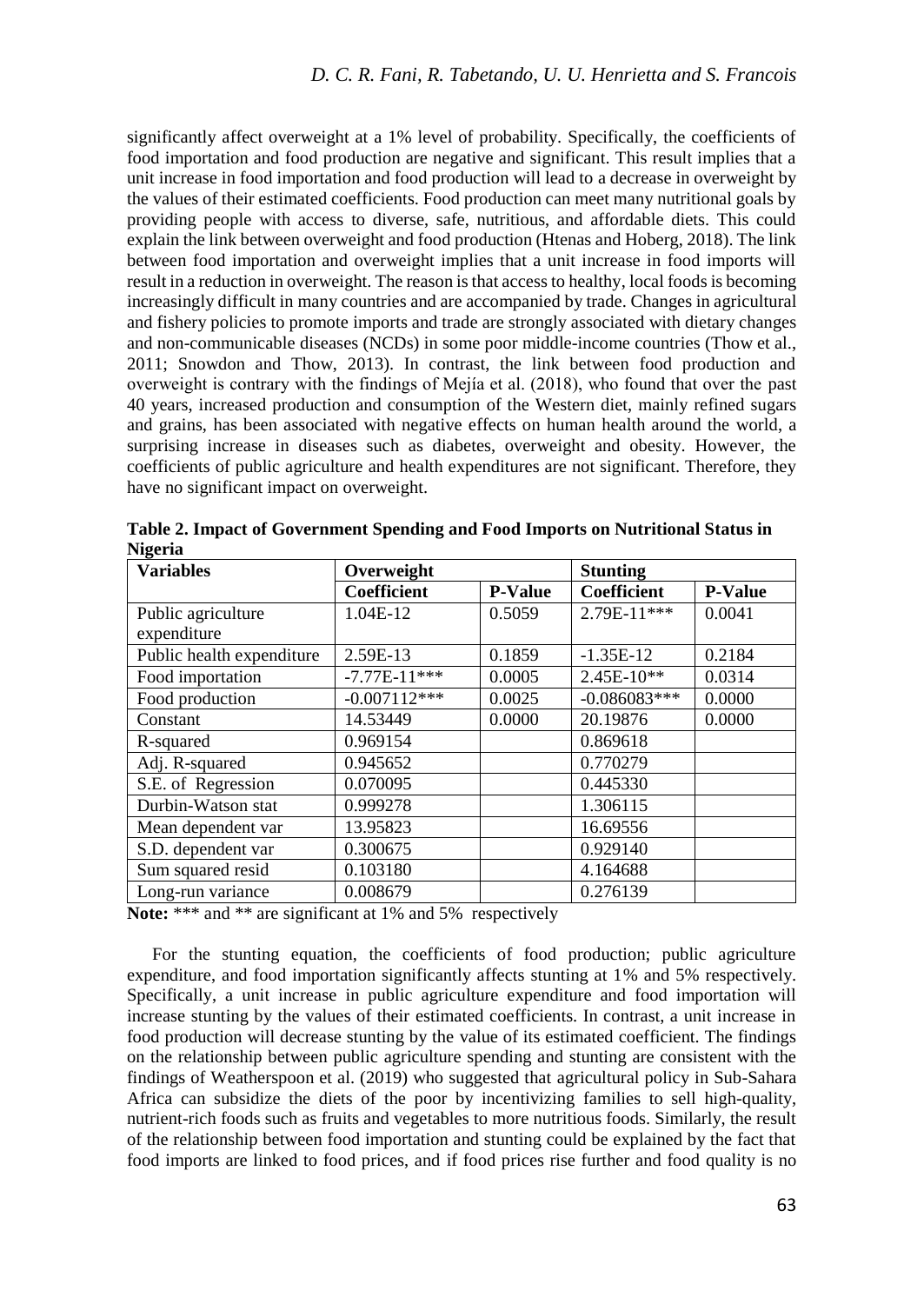longer an option, consumers will eat less and reduce their overall calorie intake. Reducing your overall calorie intake not only increases malnutrition but also increases the risk of health shock. This is because malnutrition weakens the immune system and makes people more susceptible to disease. On the other hand, infectious diseases weaken the immune system and increase the need for food (Meerman and Aphane, 2012). The link between food production and stunting can be explained by the fact that food production is linked to high dietary diversity and micronutrient intake, as well as affecting the relative price of staple foods, which can have a big impact on the amount of food consumed. This result is consistent with the findings of Wonderimagegn (2014), which showed that agriculture/food production has a positive impact on malnutrition.

# **3.2 Cointegration Test - Engle-Granger (Null hypothesis: Series are not Cointegrated)**

The Engle-Granger test in table 3 shows that the overweight ( $p = 0.6613$ ) and the stunting  $(p = 0.5 59)$  set of equations are not cointegrated.

**Table 3. Cointegration Test - Engle-Granger (Null hypothesis: Series are not Cointegrated)**

| <b>Cointegration Test</b>   | Overweight  |           | <b>Stunting</b> |           |
|-----------------------------|-------------|-----------|-----------------|-----------|
|                             | Value       | Prob. $*$ | Value           | Prob. $*$ |
| Engle-Granger tau-statistic | $-2.898414$ | 0.6613    | $-3.141934$     | 0.5459    |
| Engle-Granger z-statistic   | $-14.16369$ | 0.6601    | $-16.40029$     | 0.5222    |

\*MacKinnon (1996) p-values.

### **3.3 Normality Test**

The normality test in figures 5 and 6 indicates that the overweight Jarque-Bera (0.422773) with probability (0.809461) and the stunting Jarque-Bera (3.836530) with probability (0.146862) sets of equations are both normally distributed.



**Figure 4. Normality Test for Overweight Equation**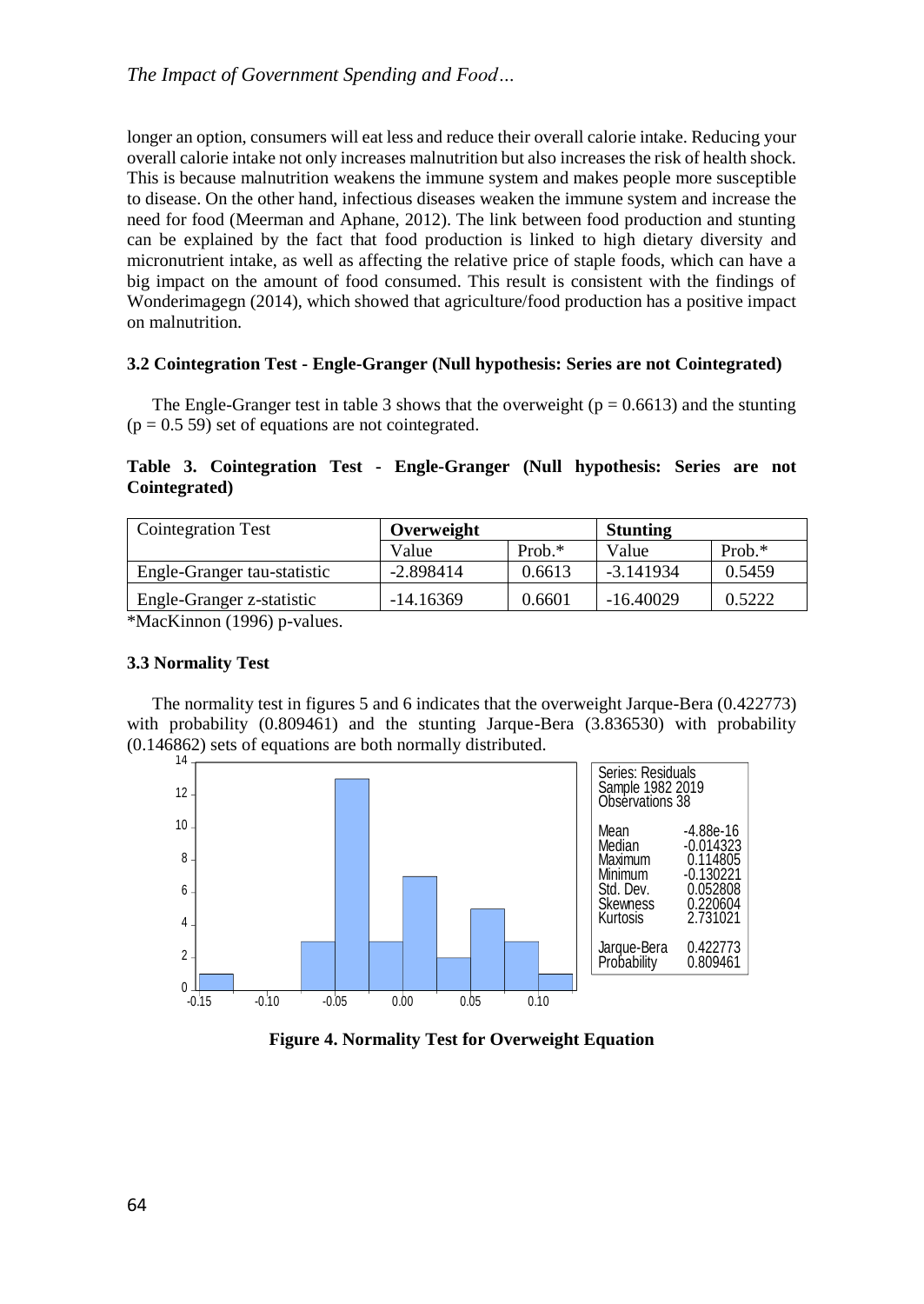

**Figure 5. Normality Test for Stunting Equation**

# **3.4 Impact of Changes in Government Spending and Food Imports on Overweight in Nigeria**

# **3.4.1 Impact of 30% Increase in Government Spending and 30% Decrease in Food Importation on Overweight**

The impact of a 30% increase in government expenditures and a 30% decrease in food importation on overweight is presented in Figure 6 and Table 4. Results show that the baseline for overweight ranges between 12.88 and 14.35 with a mean of 13.86 and standard deviation of 0.41 compared to simulated scenario 1 which ranges between 13.36 and 14.35 with a mean of 14.03 and a standard deviation of 0.22. This result shows an increase of 1.22% in overweight. This could be explained by the fact that the level of government expenditure could be mainly directed towards very low as compared to the population growth rate which is higher than the level of government expenditures. This will therefore affect the poor who are likely to be vulnerable to malnutrition. This result is contrary to the findings of Gajate-Garrido (2013).

## **3.4.2 Impact of 30% Decrease in Government Spending and 30% Increase in Food Importation on Overweight**

The impact of a 30% decrease in government expenditures and a 30% increase in food importation on overweight is presented in Figure 7 and Table 4. Results show that the baseline for overweight ranges between 12.88 and 14.35 with a mean of 13.86 and standard deviation of 0.41 compared to simulated scenario 2 which ranges between 12.31 and 14.35 with a mean of 13.69 and a standard deviation of 0.62. This result shows a decrease of 1.22% in overweight. This could be explained by the fact that the level of government expenditure cannot be able to subsidize local production and hence encourage food imports with a very low comparative advantage and low-price affordability thereby decreasing overweight. This result is contrary to the findings of Mejía et al. (2018).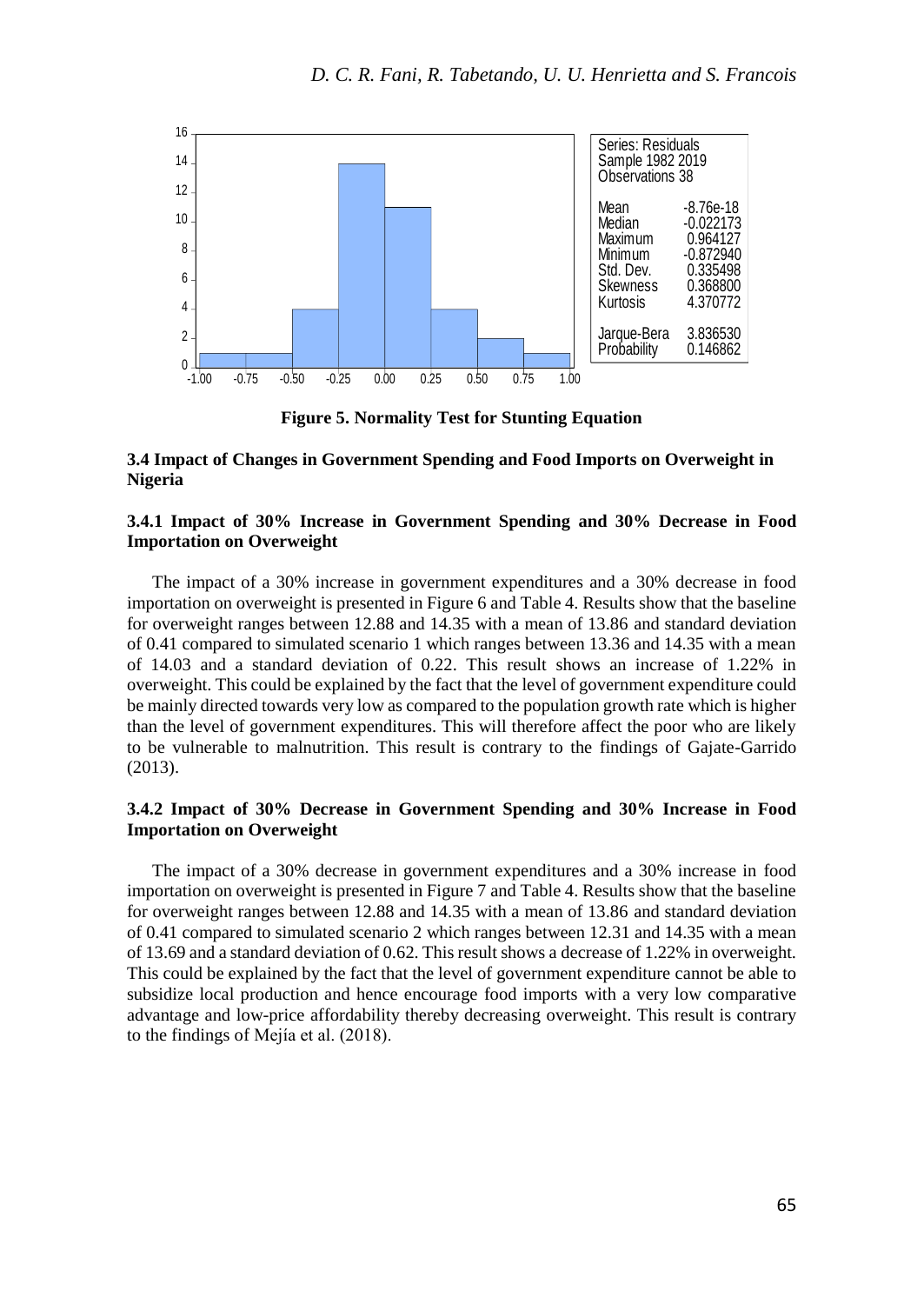

**Figure 6. Impact of 30% Increase in Government Spending and 30% Decrease in Food Importation on Overweight**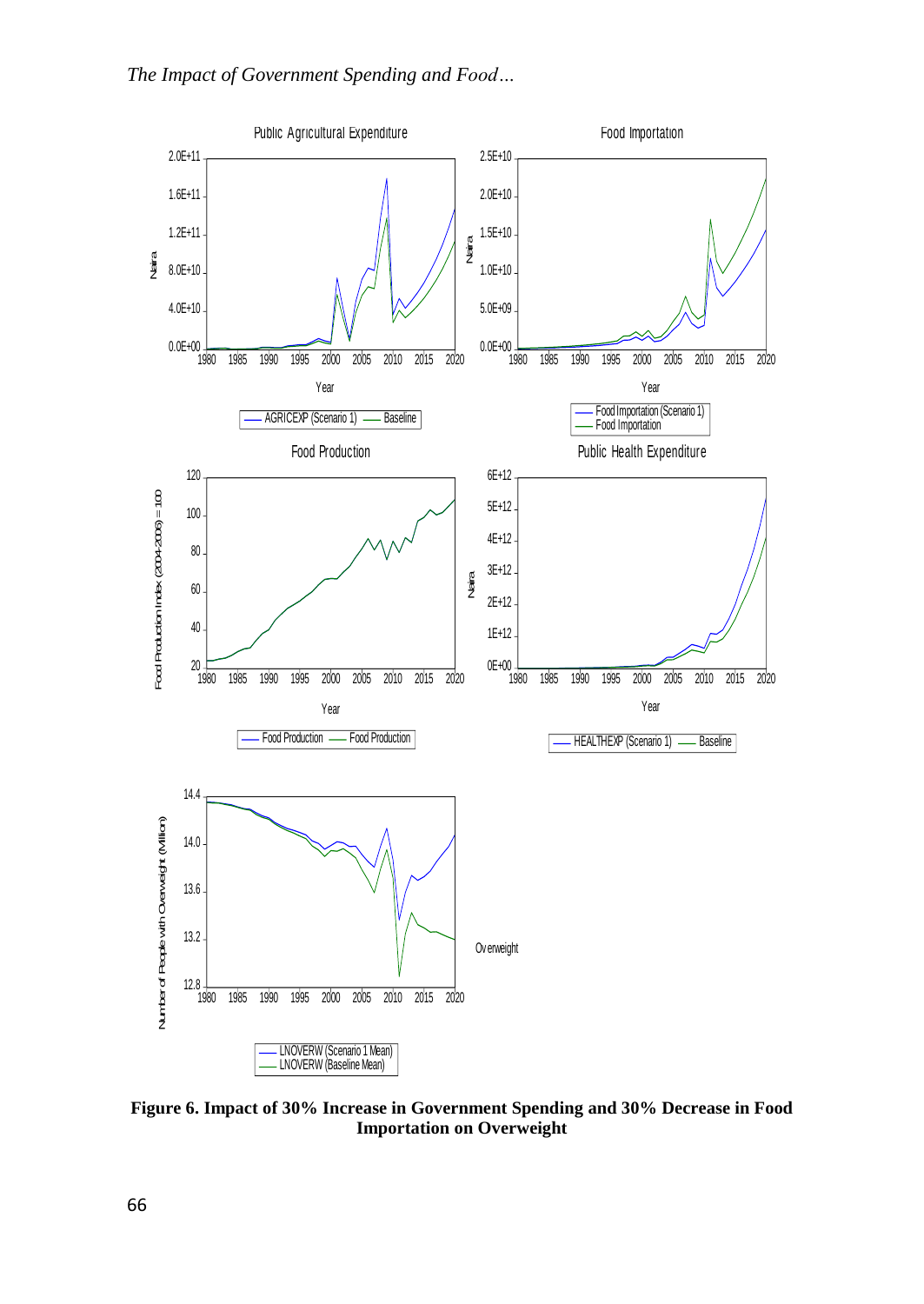

**Figure 7. Impact of 30% Decrease in Government Spending and 30% Increase in Food Importation on Overweight**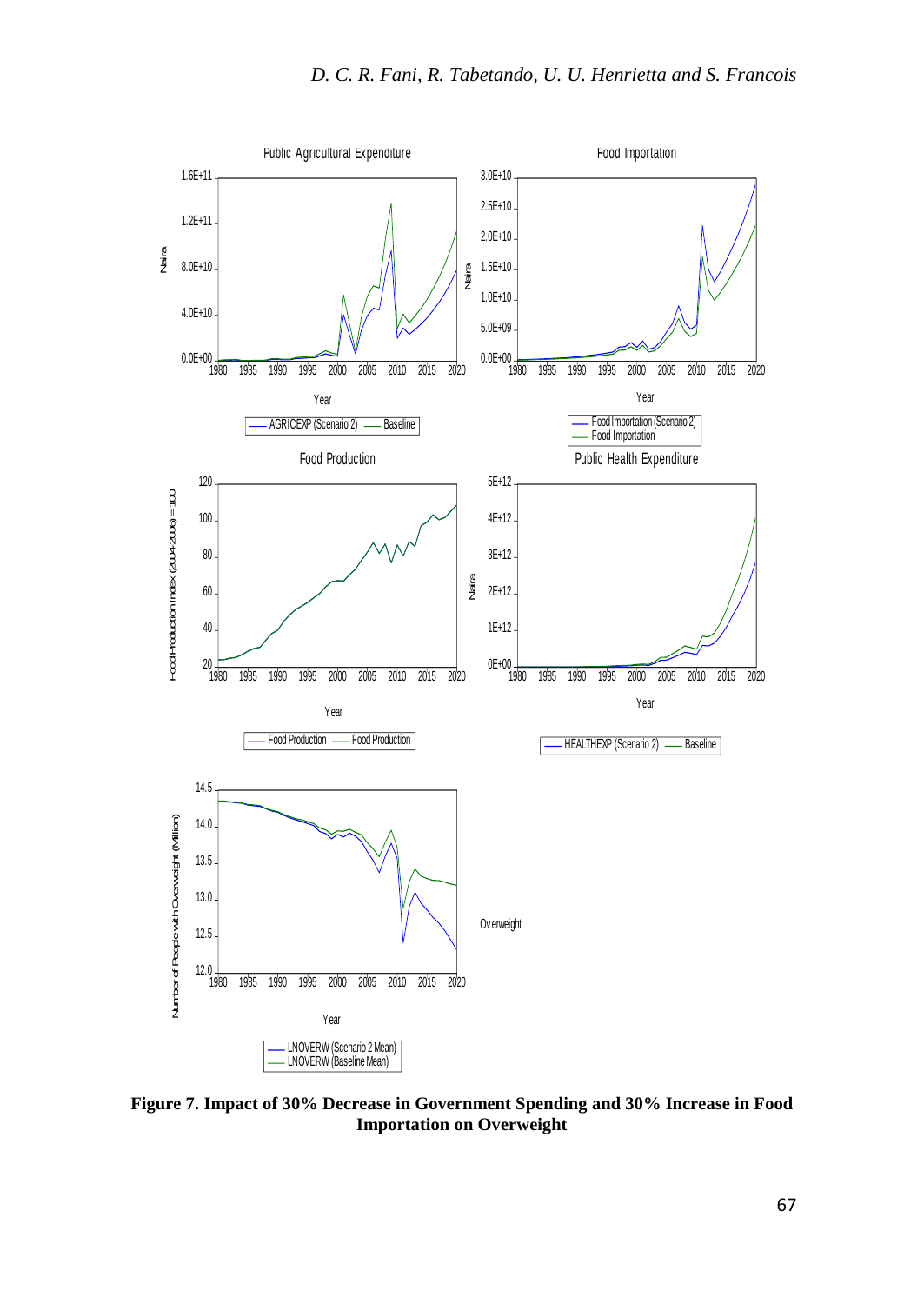

**Figure 8. Impact 30% of Increases in Government Spending and Food Importation on Overweight**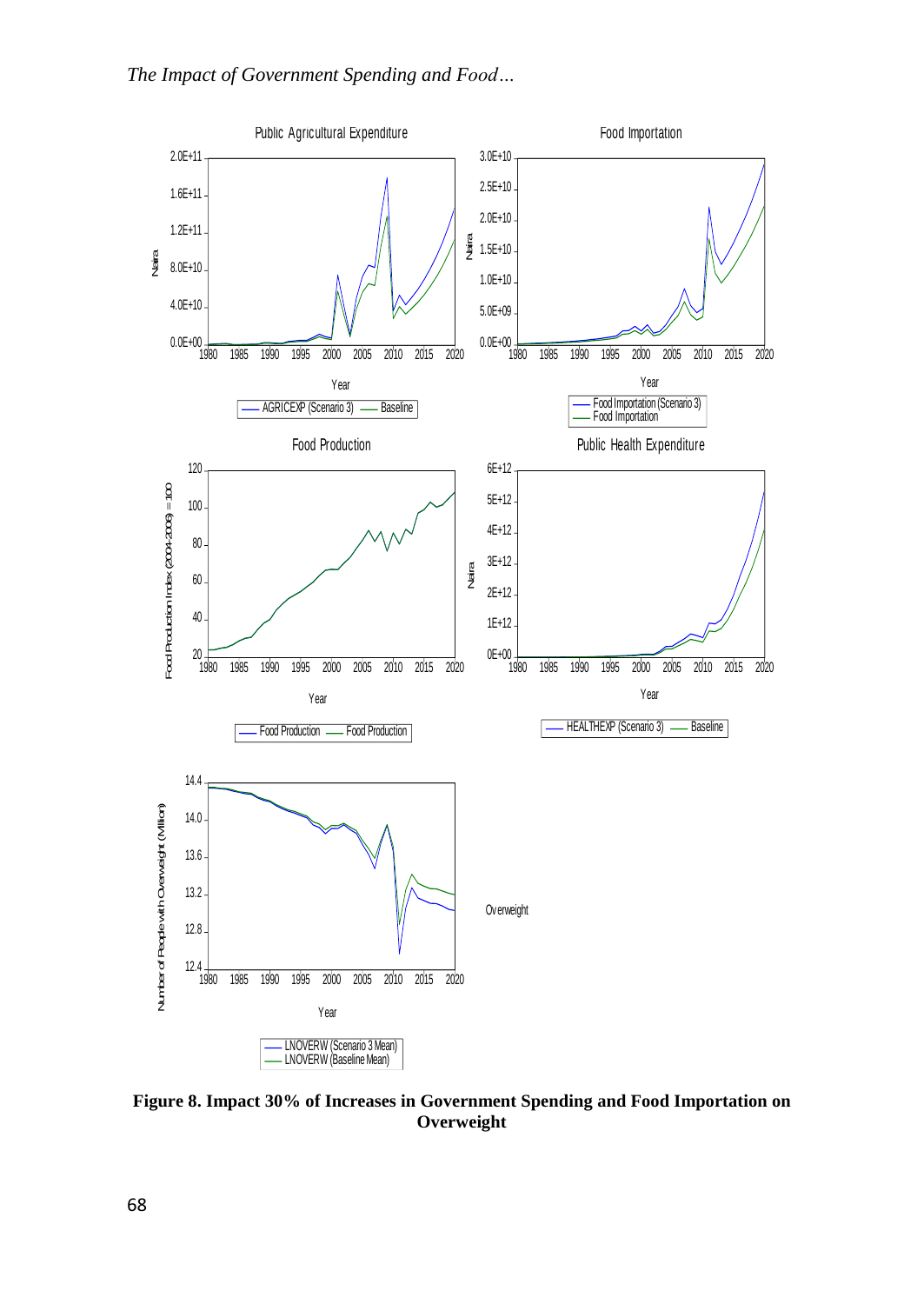## **3.4.3 Impact of 30% Increases in Government Spending and Food Importation on Overweight**

The impact of 30% increases in government expenditures and food importation on overweight is presented in Figure 8 and Table 4. Results show that the baseline for overweight ranges between 12.88 and 14.35 with a mean of 13.86 and standard deviation of 0.41 compared to simulated scenario 3 which ranges between 12.56 and 14.34 with a mean of 13.80 and a standard deviation of 0.48. This result shows a decrease of 0.43% in overweight. This could be because both public expenditures and selected food imports are complementary due to the relatively low price in selected provisions which may attract consumption and thereby reducing the prevalence of malnutrition. This result is in line with the findings of Gajate-Garrido (2013).

## **3.5 Impact of Changes in Government Spending and Food Imports on Stunting in Nigeria**

# **3.5.1 Impact of 30% Increase in Government Spending and 30% Decrease in Food Importation on Stunting**

The impact of a 30% increase in government expenditures and a 30% decrease in food importation on stunting is presented in Figure 9 and Table 4. Results show that the baseline for stunting ranges between 13.86 and 18.20 with a mean of 15.93 and standard deviation of 1.41 compared to simulated scenario 1 which ranges between 11.52 and 15.30 with a mean of 15.59 and a standard deviation of 1.88. This result shows a decrease of 2.13% in stunting. This could be due to the relatively low price in selected provisions which may attract consumption and thereby reducing malnutrition. This result is contrary to the findings of Gajate-Garrido (2013) who found that public spending has a significant and positive impact on children's malnutrition outcomes in rural areas.

# **3.5.2 Impact of 30% Decrease in Government Spending and 30% Increase in Food Importation on Stunting**

The impact of a 30% decrease in government expenditures and a 30% increase in food importation on stunting is presented in Figure 10 and Table 4. Results show that the baseline for stunting ranges between 13.86 and 18.20 with a mean of 15.93 and standard deviation of 1.41 compared to simulated scenario 1 which ranges between 14.24 and 18.69 with a mean of 16.27 and a standard deviation of 1.17. This result shows an increase of 2.13% in stunting. This result is consistent with the findings of Mejía et al. (2018).

## **3.5.3 Impact of 30% Increases in Government Spending and Food Importation on Stunting by 30%**

The impact of 30% increases in government expenditures and food importation on stunting is presented in Figure 11 and Table 4. Results show that the baseline for stunting ranges between 13.86 and 18.20 with a mean of 15.93 and standard deviation of 1.41 compared to simulated scenario 1 which ranges between 14.32 and 18.88 with a mean of 16.32 and a standard deviation of 1.29. This result shows an increase of 2.44% in stunting. This result is consistent with the findings of Weatherspoon et al. (2019).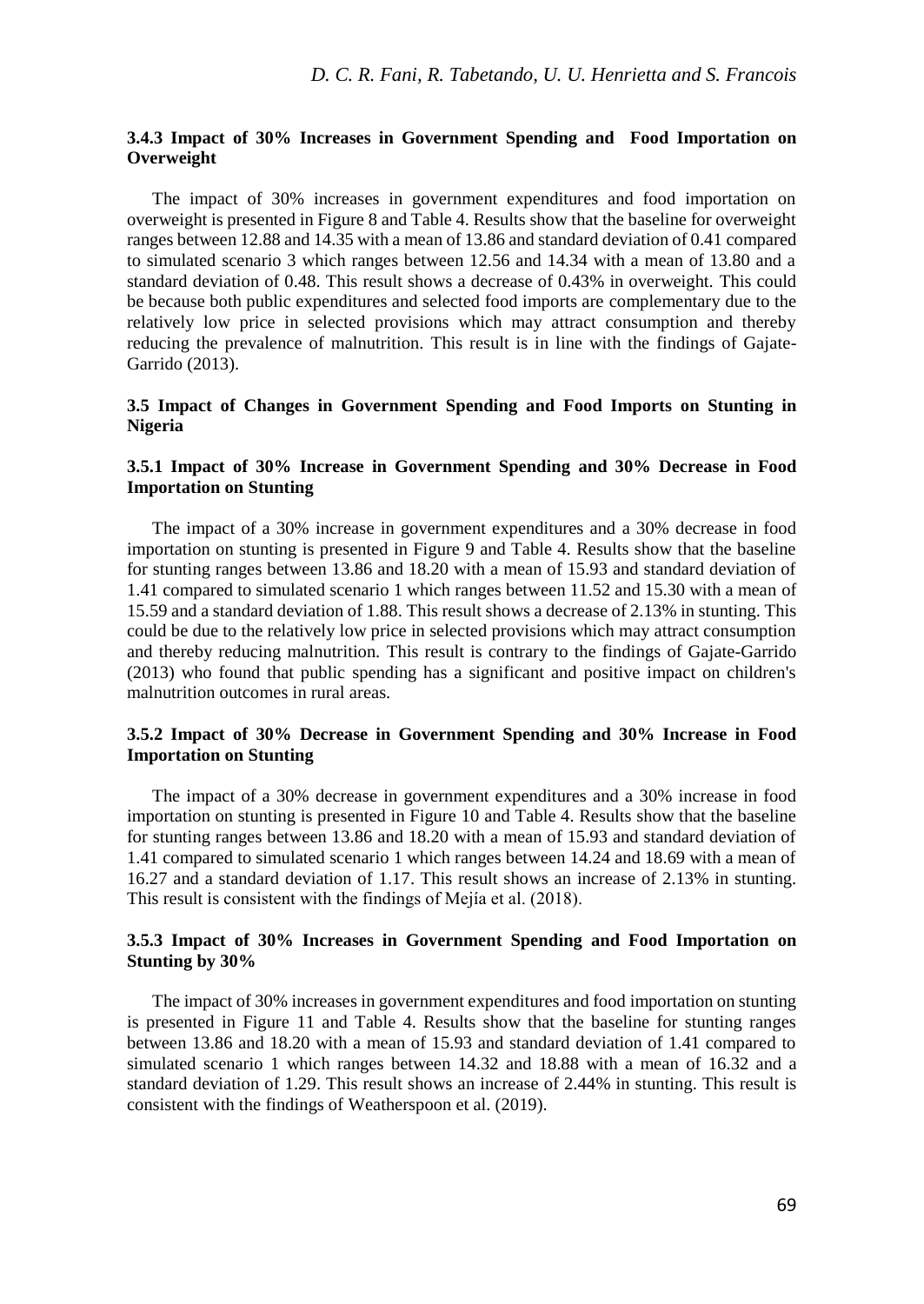

**Figure 9. Impact of 30% Increase in Government Spending and 30% Decrease in Food Importation on Stunting**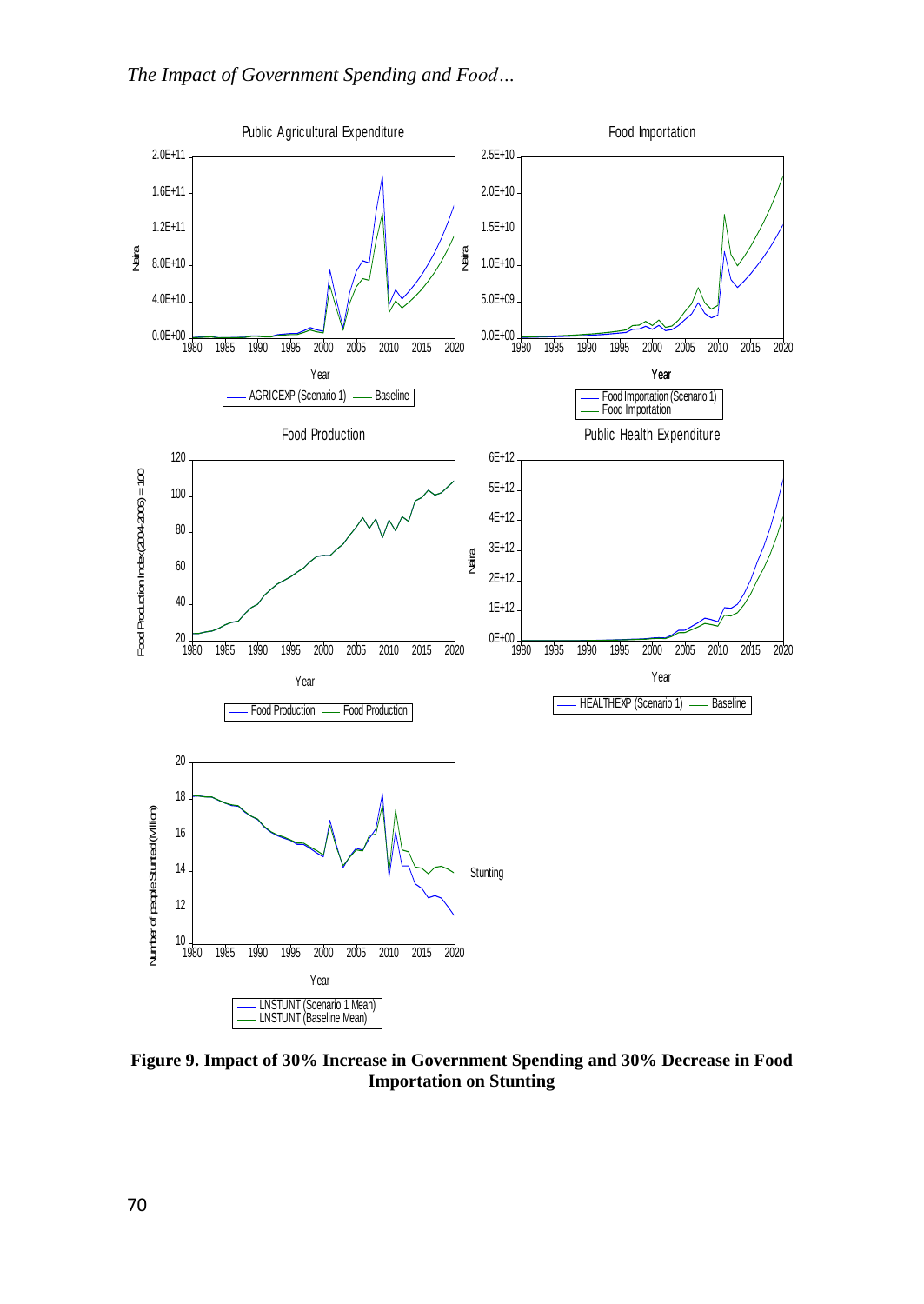

**Figure 10. Impact of 30% Decrease in Government Spending and 30% Increase in Food Importation on Stunting**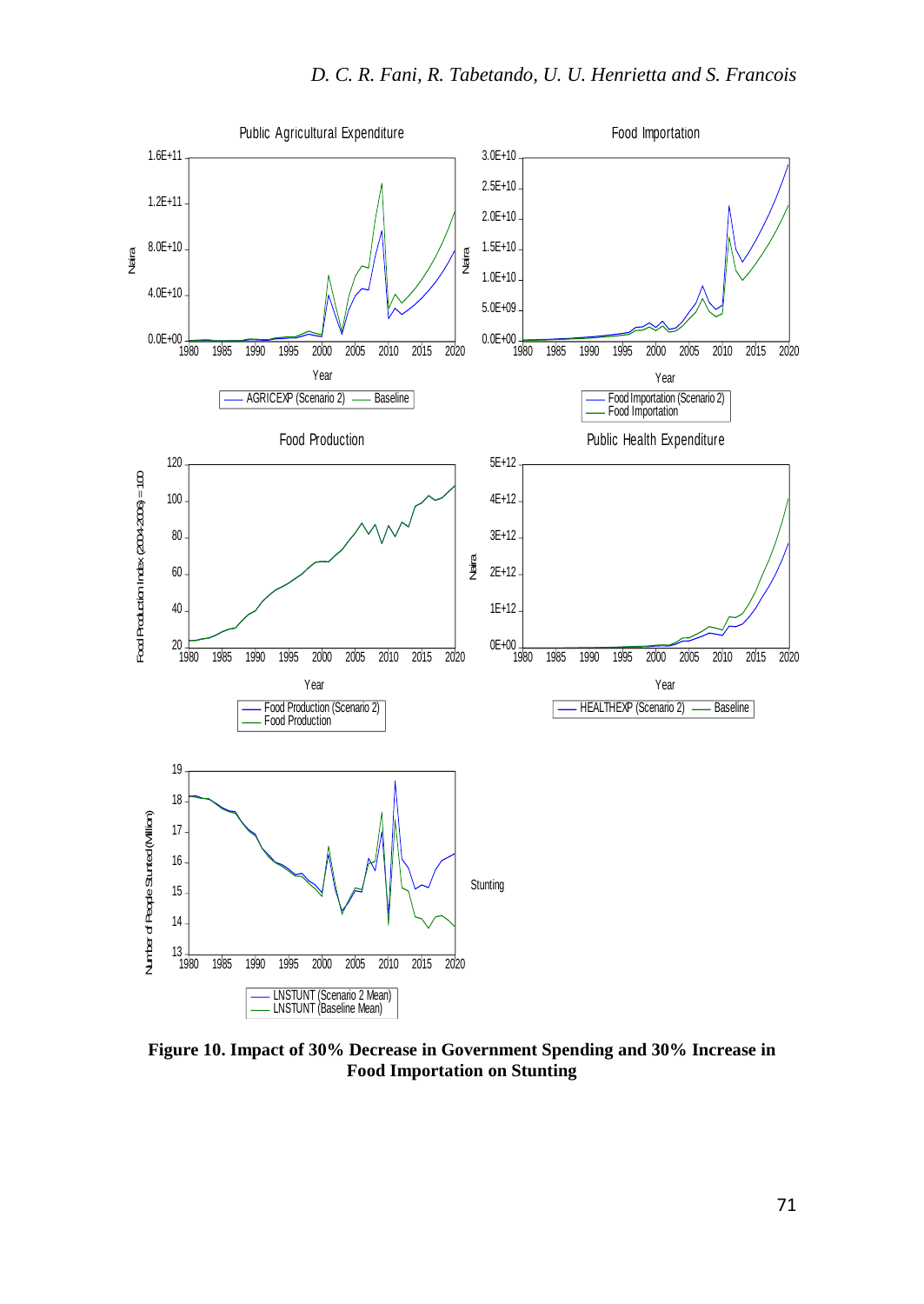

**Figure 11. Impact of 30% Increases in Government Spending and Food Importation on Stunting**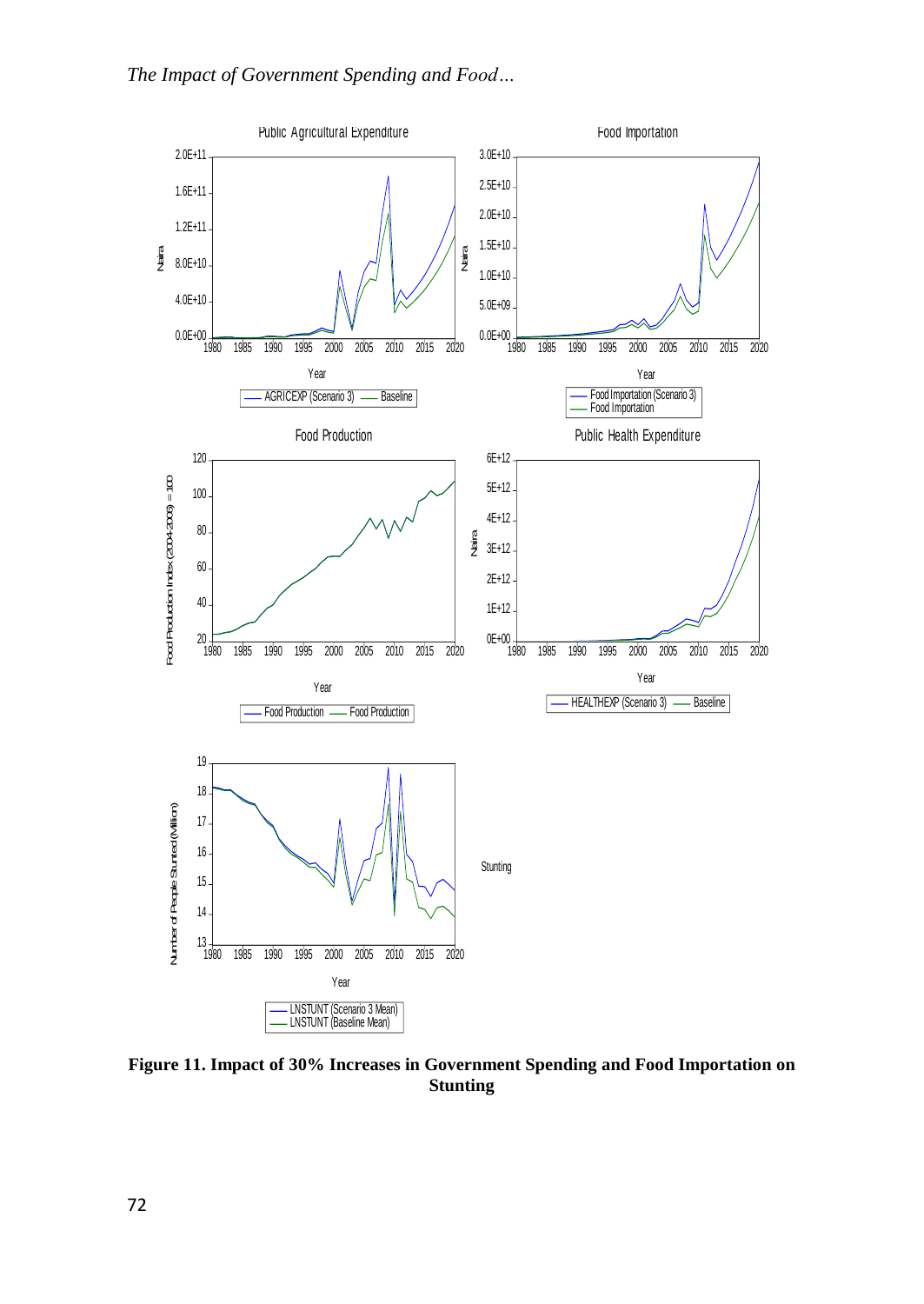|                 | Overweight |         |           |          | <b>Stunting</b> |          |                                                                                     |        |
|-----------------|------------|---------|-----------|----------|-----------------|----------|-------------------------------------------------------------------------------------|--------|
|                 |            |         |           |          |                 |          | Baseline Scenario_1 Scenario_2 Scenario_3 Baseline Scenario_1 Scenario_2 Scenario_3 |        |
| Mean            | 13.86      | 14.03   | 13.69     | 13.80    | 15.93           | 15.59    | 16.27                                                                               | 16.32  |
| Median          | 13.95      | 14.02   | 13.89     | 13.92    | 15.73           | 15.71    | 16.08                                                                               | 15.94  |
| Maximum         | 14.35      | 14.35   | 14.35     | 14.34    | 18.20           | 18.30    | 18.69                                                                               | 18.88  |
| Minimum         | 12.88      | 13.36   | 12.31     | 12.56    | 13.86           | 11.52    | 14.24                                                                               | 14.32  |
| Std. Dev.       | 0.41       | 0.22    | 0.62      | 0.48     | 1.41            | 1.88     | 1.17                                                                                | 1.29   |
| Change          |            | 1.22%   | $-1.22\%$ | $-0.43%$ |                 | $-2.13%$ | 2.13%                                                                               | 2.44%  |
| <b>Skewness</b> | $-0.64$    | $-0.59$ | $-0.87$   | $-0.77$  | 0.199           | $-0.37$  | 0.40                                                                                | 0.34   |
| Kurtosis        | 2.23       | 3.24    | 2.44      | 2.46     | 1.75            | 2.26     | 2.13                                                                                | 1.90   |
| Jarque-Bera     | 3.84       | 2.56    | 5.77      | 4.57     | 2.93            | 1.88     | 2.42                                                                                | 2.88   |
| Probability     | 0.14       | 0.27    | 0.05      | 0.10     | 0.23            | 0.39     | 0.29                                                                                | 0.23   |
| Sum             | 568.41     | 575.49  | 561.35    | 565.86   | 653.15          | 639.19   | 667.18                                                                              | 669.32 |
| Sum Sq.<br>Dev. | 6.77       | 2.10    | 15.80     | 9.29     | 79.63           | 141.38   | 55.07                                                                               | 66.73  |
| Observations    | 41         | 41      | 41        | 41       | 41              | 41       | 41                                                                                  | 41     |

**Table 4. Summary Statistics of the Impact of Changes in Government Spending and Food Imports on Nutritional Status in Nigeria**

#### **4. Conclusion and Policy Implications**

This study assessed the impact of public expenditures and food importation on nutritional status in Nigeria. It was found that food production and food importation significantly reduce overweight and stunting. Further, it was also found that increasing public expenditures and reducing food importation will be the best alternative policy to improve nutrition status in Nigeria.

The following recommendations were therefore proffered:

 i. Subsidies should be given to selected imported food with the less comparative advantage which will complement local food production and thereby reduce the prevalence of overweight and stunting

 ii. Given that food production could ensure the reduction of overweight and stunting, incentives such as credit with single-digit interest rates and agrochemical should be given to farmers to encourage local food production and thereby reduce the overweight and stunting.

 iii. More allocation should be given to the public agriculture subsector aimed at encouraging efficiency and flexibility in services given that it could reduce stunting and overweight.

#### **Acknowledgements**

We thank all the authors for their immense contribution for the completion of this study

#### **References**

- Adedeji, I. A., Bashir, M. F., Shwe, D. D., & John, C. (2018) Prevalence and correlates of stunting among the school-age population in North-Central Nigeria. Pan African Medical Journal, 31:170. doi:10.11604/pamj.2018.31.170.15763
- Adeloye, D., Ige-Elegbede, J.O., Ezejimofor, M., Owolabi, E.O., Ezeigwe, N., Omoyele, C., Mpazanje, R.G., Dewan, M.T., Agogo, E., Gadanya, M.A., Alemu, W., Harhay, M.O.,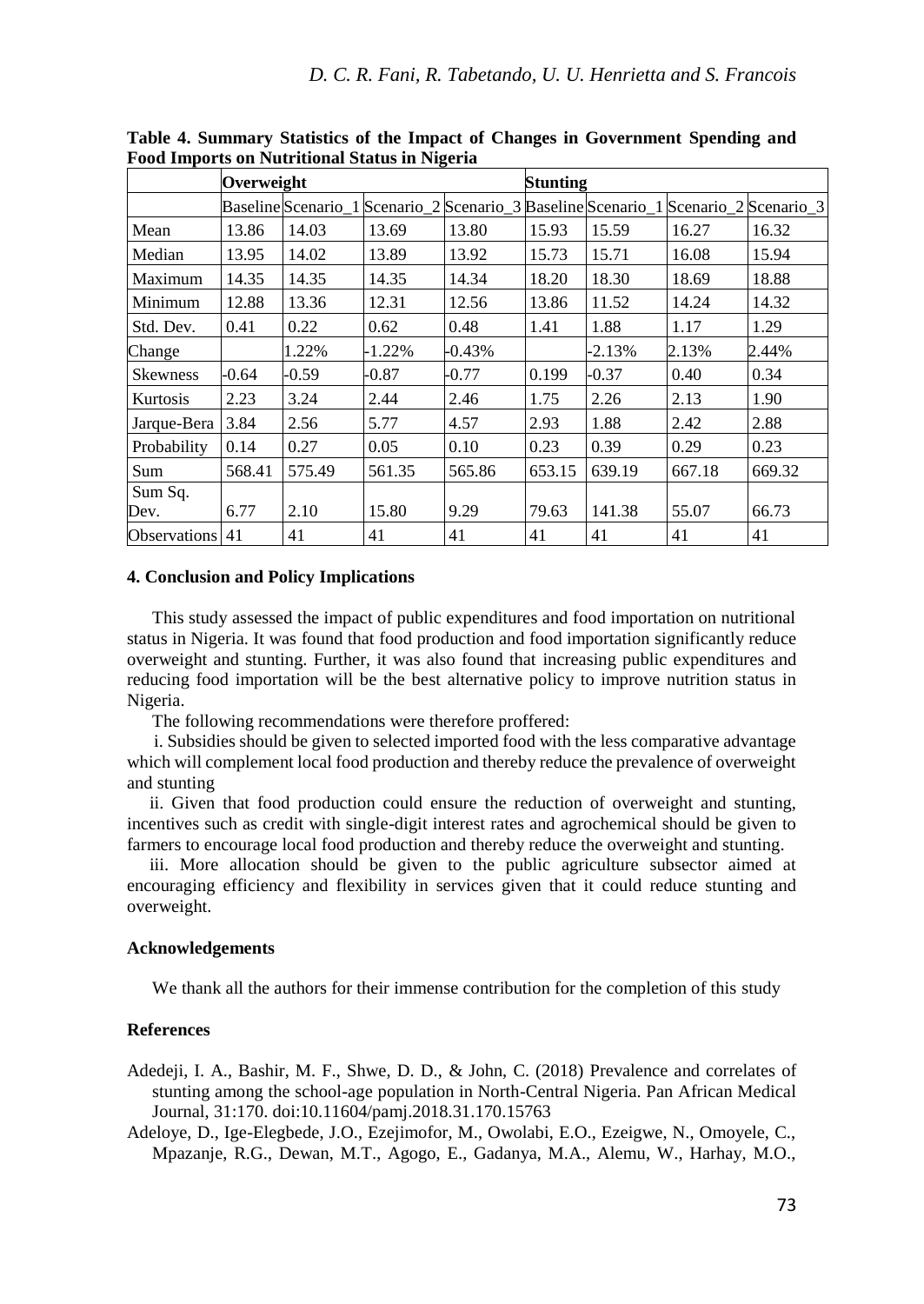Auta, A., & Adebiyi, A.O. (2021) 'Estimating the prevalence of overweight and obesity in Nigeria in 2020: a systematic review and meta-analysis', *Annals of Medicine*, 53(1): 495- 507.<https://doi.org/10.1080/07853890.2021.1897665>

- Adeshina, A. (2015). Leadership Newspaper http://leadership.ng/business/399129/2015 defining-year-agriculturaltransformation-agenda-ata and TimelinesNG newspaper (2015) http://timelineng.com/index.php/society/466-akinwunmiadesina-slams-gov-oshiomhole [Accessed 27th April 2017]
- Akeem, A. T., Olumemino, O., & Olayinka, I. B. (2015). Public sector expenditure in agriculture and economic growth in Nigeria: An empirical investigation, Agrekon, 54:2, 76-92,<https://doi:10.1080/03031853.2015.1073000>
- Akombi, B. J., Agho, K. E., Hall, J. J., Merom, D., Astell-Burt, T., & Renzaho, A. M. N. (2017). Stunting and severe stunting among children under-5 years in Nigeria: A multilevel analysis. BMC Pediatrics17:15 DOI 10.1186/s12887-016-0770-z
- Ajani, E.N., & Igbokwe, E.M. (2014) "A Review of Agricultural Transformation Agenda in Nigeria: The Case of Public and Private Sector Participation" Available: https://www.researchgate.net/publication/267507156 A Review of Agricultural Transf ormation\_Agenda\_in\_Nigeria\_The\_Caseof\_Public\_and\_Private\_Sector\_Participation [Accessed 27th April 2017]
- Camacho-Gutiérrez, P. (2010). Dynamic OLS estimation of the U.S. import demand for Mexican crude oil. MPRA Paper No. 30608, Texas AM International University. Retrieved from<https://mpra.ub.uni-muenchen.de/30608/> on August 8<sup>th</sup>, 2021.
- Central Bank of Nigeria (2015). Guideline of the Anchor Borrowers' Programme. Sharpemann Limited, Garki, Abuja.<https://www.cbn.gov.ng/> Accessed on 19th July 2021
- De Onis M, & Branca F. (2016) Childhood stunting: a global perspective. Matern Child Nutr; 12(Suppl 1): 12-26.
- Dickey, D.A. & Fuller, W.A. (1979). Distribution of the Estimators for Autoregressive Time Series with a Unit Root. Journal of the American Statistical Association, 74: 427–431.
- Ene-Obong, H., Ibeanu, V., Onuoha, N., &Ejekwu, A. O. (2012). Prevalence of Overweight, Obesity, and Thinness among Urban School-Aged Children and Adolescents in Southern Nigeria. Food and Nutrition Bulletin, 33(4): 242-250
- FAO. (2020). Nigeria | Revised humanitarian response (May–December 2020): Coronavirus disease 2019 (COVID-19). Rome.<https://doi.org/10.4060/cb0194en>
- Fuller, W.A. (1976). Introduction to Statistical Time Series. John Wiley & Sons, New York.
- Gajate-Garrido, G. (2013). Excluding the Rural Population: The Impact of Public Expenditure on Child Malnutrition in Peru. Policy Research Working Paper No 6666. World Bank, Washington D.C. [https://openknowledge.worldbank.org/handle/10986/16880.](https://openknowledge.worldbank.org/handle/10986/16880)
- Htenas, A., & Hoberg, T.Y. (2018). Seeking agriculture-related solutions for obesity, an increasing problem within malnutrition. [https://blogs.worldbank.org/health/seeking](https://blogs.worldbank.org/health/seeking-agriculture-related-solutions-obesity-increasing-problem-withinmalnutritionhttps:/blogs.worldbank.org/health/seeking-agriculture-related-solutions-obesity-increasing-problem-within-malnutrition)[agriculture-related-solutions-obesity-increasing-problem](https://blogs.worldbank.org/health/seeking-agriculture-related-solutions-obesity-increasing-problem-withinmalnutritionhttps:/blogs.worldbank.org/health/seeking-agriculture-related-solutions-obesity-increasing-problem-within-malnutrition)[withinmalnutritionhttps://blogs.worldbank.org/health/seeking-agriculture-related-](https://blogs.worldbank.org/health/seeking-agriculture-related-solutions-obesity-increasing-problem-withinmalnutritionhttps:/blogs.worldbank.org/health/seeking-agriculture-related-solutions-obesity-increasing-problem-within-malnutrition)

[solutions-obesity-increasing-problem-within-malnutrition.](https://blogs.worldbank.org/health/seeking-agriculture-related-solutions-obesity-increasing-problem-withinmalnutritionhttps:/blogs.worldbank.org/health/seeking-agriculture-related-solutions-obesity-increasing-problem-within-malnutrition) Accessed on 03/08/2021

- Imam, A., Hassan-Hanga, F., Sallahdeen, A., & Farouk, Z. L. (2021). A cross-sectional study of prevalence and risk factors for stunting among under-fives attending acute malnutrition treatment programs in north-western Nigeria: Should these programs be adapted to also manage stunting? International Health, 13: 262–271 doi:10.1093/in health/ihaa043
- Institute for Health Metrics and Evaluation (IHME). (2014). Global, regional, and national prevalence of overweight and obesity in children and adults during 1980–2013: a systematic analysis for the Global Burden of Disease Study 2013, Lancet 384 766–781.
- Maps and Facts (2020). Food and Nutrition Crisis: Analyses and responses. P1-54